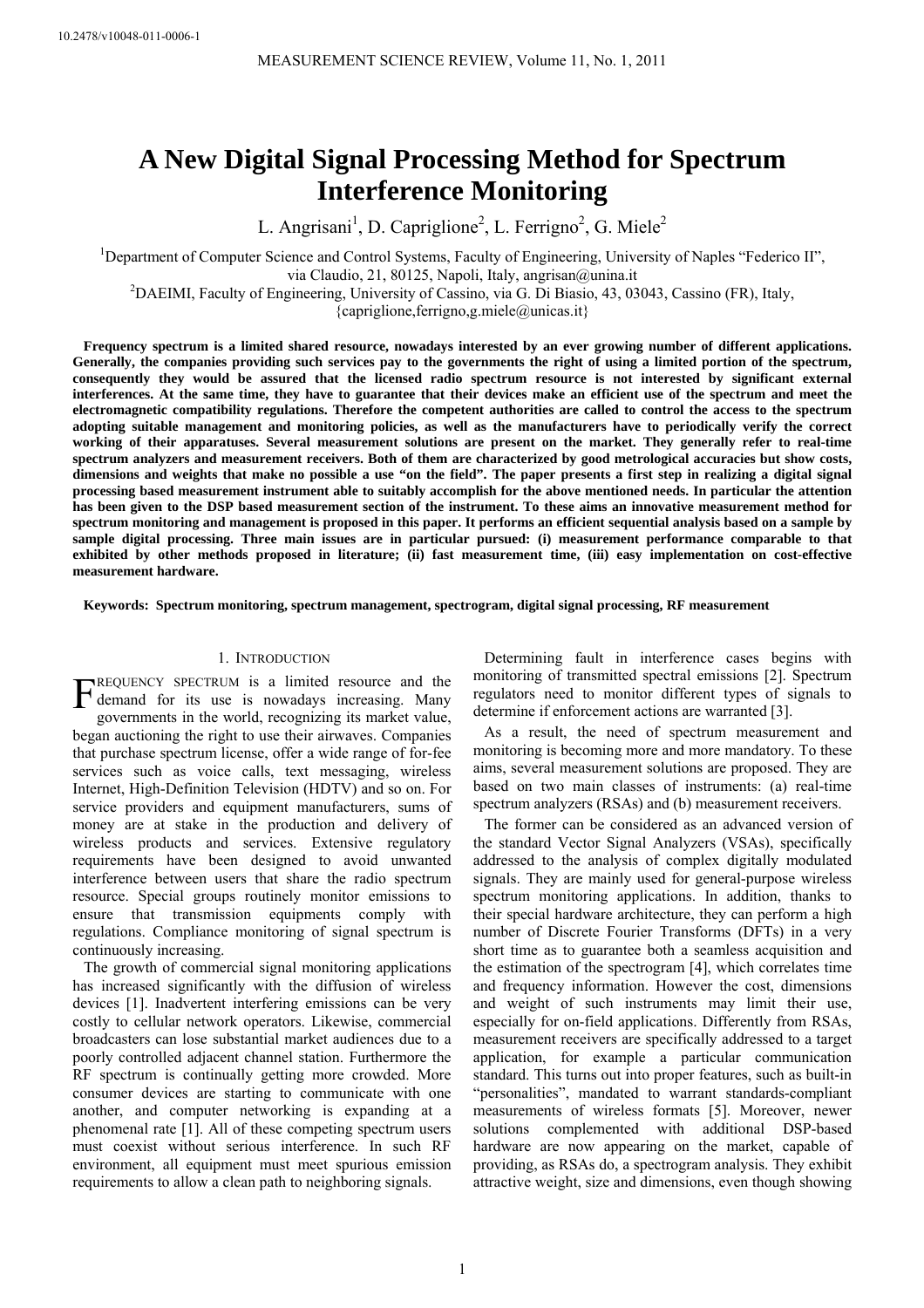worse accuracy than that peculiar to RSAs [\[6\],](#page-6-5) [\[7\].](#page-6-6)

Stemming from their past experience in the field of power and spectrum measurements of digital communication signals [\[8\],](#page-6-7) [\[9\],](#page-6-8) the authors propose a new method for spectrum monitoring and management entitled to be a valid, cost-effective alternative to the abovementioned solutions. Three main issues are in particular pursued: (i) easy implementation on cost-effective DSP (Digital Signal Processing) or FPGA (Field Programmable Gate Array) hardware, (ii) measurement performance, in terms of accuracy, resolution and sensitivity, comparable to that exhibited by RSAs; and (iii) measurement time lower than those characterizing RSAs.

The proposed method relies on a sequential approach based on a sample-by-sample processing. It could overcome typical limits that ordinary solutions, performing a batch processing on fixed-length overlapped segments of data, like those based on FFTs or Short-Time Fourier Transforms (STFTs), suffer from.

In the following, after a brief description of the proposed measurement method, a tuning stage is performed and, finally, some experiments on frequency hopping signals are presented.

#### 2. THEORETICAL BACKGROUND

Traditional power spectrum density (PSD) estimation methods can be classified in two categories: nonparametric and parametric. Parametric methods can exhibit a reduced convergence time and are entitled to provide more significant results than those achievable from nonparametric approaches when the acquired record covers a relatively short time interval. Furthermore they can be implemented in an optimized manner (sequential estimation), thus allowing measurement results to be updated whenever a new sample is available and removing the need to locally store a large number of acquired samples [\[8\].](#page-6-7) Thanks to these characteristics they can be considered as good solution to be implemented in cost-effective hardware platforms [\[10\]](#page-6-9), [\[11\].](#page-7-0)

Among the several parametric PSD estimation methods the widespread used are the autoregressive (AR) estimation methods [\[8\]-](#page-6-7)[\[11\].](#page-7-0) They suppose that the analyzing signal is the output of a linear system as specified in the following:

$$
x(n) = -\sum_{m=1}^{p} a_{p,m} x(n-m) + \varepsilon(n)
$$
 (1)

where  $x(n)$  is the analyzed signal sample at the time interval *n*,  $a_{p,1}, a_{p,2}, \ldots, a_{p,p}$  are the model coefficients,  $\{\varepsilon(n)\}$  is a white noise process with variance  $\sigma_p^2$ , and p is the model order. The PSD of a signal modeled in this way is totally described by the model parameters and the variance of the white noise process

$$
S(f) = \frac{\sigma_p^2 T_s}{\left| 1 + \sum_{m=1}^p a_{p,m} e^{-j2\pi m f T_s} \right|^2} \quad |f| \le f_N
$$
 (2)

where  $T_s = 1/f_s$  is the sampling interval and  $f_N = 1/(2T_s)$  is the Nyquist rate.

Consequently, known *p*, it is necessary to properly estimate the *p*+1 parameters  $a_{p,1}, a_{p,2},..., a_{p,p}$  and  $\sigma_p^2$ .

The most popular approach for AR parameter estimation with N-1 data samples was introduced by *Burg* in 1967 [12]. It estimates the model parameters for order *i* starting from those previously estimated for order *i*-1 by calculating the reflection coefficients  $a_{i,i}$  [\[13\]](#page-7-0) which minimize a sum of forward and backward linear prediction error energies:

$$
SS_i (N-1) = \sum_{n=i}^{N-1} \Big[ \big| e_i(n) \big|^2 + \big| b_i(n) \big|^2 \Big] \text{ for } 1 \le i \le p \tag{3}
$$

where *N*-1 is the index corresponding to the actual discrete sample time,  $e_i(n)$  is the forward linear prediction error at order  $i$ ,  $b_i(n)$  is the backward linear prediction error at order *i*, whose expressions are:

$$
e_i(n) = \sum_{k=0}^{i} a_{i,k} x(n-k) \text{ for } 1 \le i \le p \text{ and } i \le n \le N-1 \quad (4)
$$

and

$$
b_i(n) = \sum_{k=0}^{i} a_{i,k} x(n-i+k)
$$
 for  $1 \le i \le p$  and  $i \le n \le N-1$ . (5)

Note that  $a_{n,0}$  is defined as unity.

The AR parameters are computed using the so called *Levinson-Durbin* recursions [\[13\]:](#page-7-0)

$$
a_{i,m} = a_{i-1,m} + a_{i,i}a_{i-1,i-m}, \qquad 1 \le m \le i-1 \quad 1 \le i \le p \quad (6)
$$

$$
\sigma_i^2 = \sigma_{i-1}^2 \left( 1 - |a_{i,i}|^2 \right) \quad 1 \le i \le p. \tag{7}
$$

Consequently it is only important to estimate  $a_{i,i}$ , for all model order from *i*=1…*p*.

Substituting  $(4)$  and  $(5)$  into  $(3)$  and using  $(6)$ , it is possible to demonstrate that  $SS_i$  depends only by  $a_{ij}$ , and it can be minimized by imposing:

$$
a_{i,i} = K_i (N-1) = -\frac{2 \sum_{n=i}^{N-1} e_{i-1}(n) b_{i-1}(n-1)}{\sum_{n=i}^{N-1} \left[ \left| e_{i-1}(n) \right|^2 + \left| b_{i-1}(n-1) \right|^2 \right]}
$$
(8)

Equation (8) in combination with (6) and (7), for  $i = 1,...,p$ forms a recursive algorithm for the PSD estimation. Even thought this method is characterized by good metrological performance, it is not suitable to be implemented on costeffective platforms, because, operating on batch data, it asks a huge memory requirement and a computational burden not compatible with cost-effective hardware platforms [\[11\]](#page-7-0).

Fortunately a time-update recursive formulation for (8) is given by [\[14\]](#page-7-1) and it is reported in the top of the following page.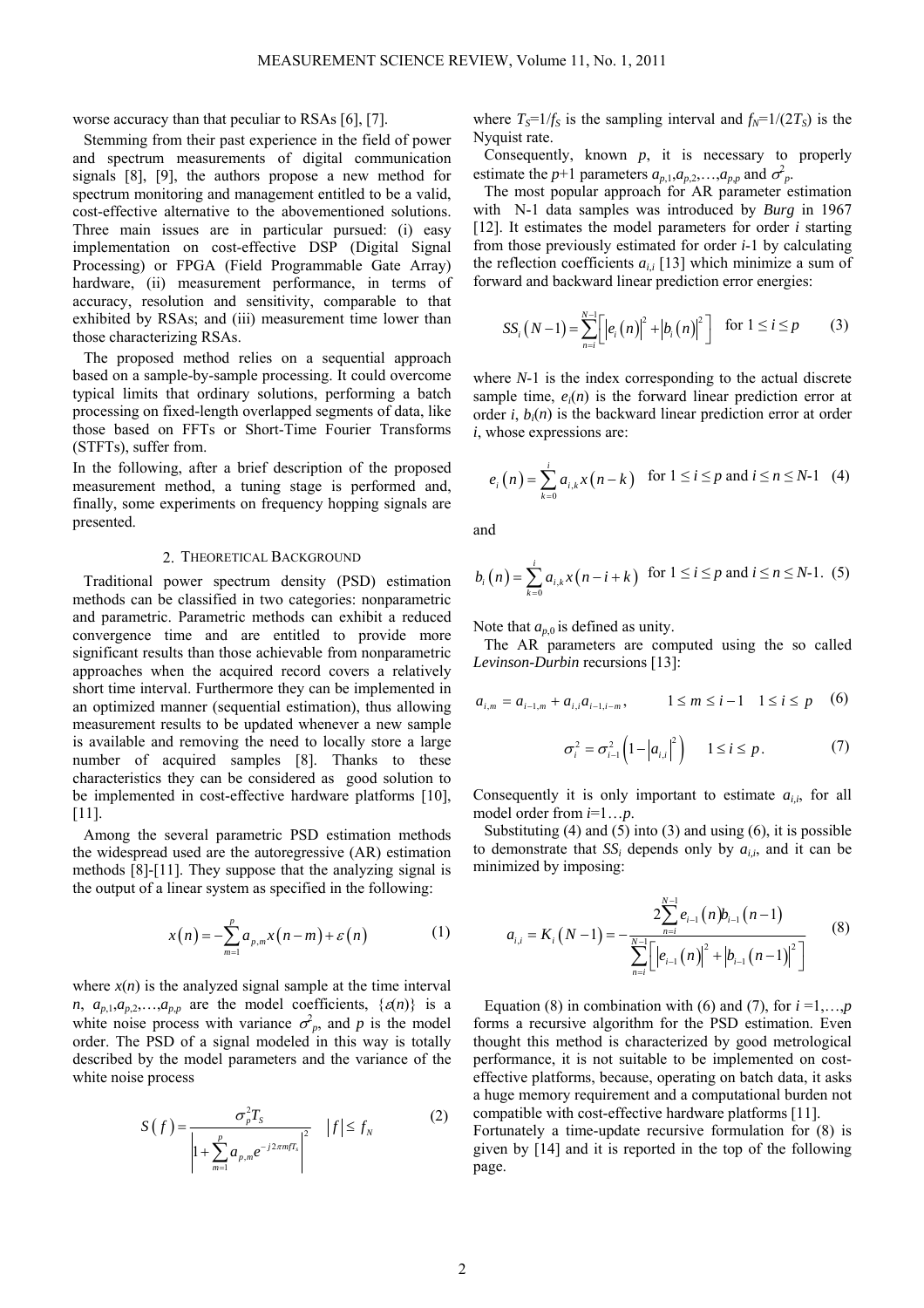$$
K_{i}(N) = K_{i}(N-1) - \frac{\left[K_{i}(N-1)\left(|e_{i-1}(N)|^{2} + |b_{i-1}(N-1)|^{2}\right) + 2e_{i-1}(N)b_{i-1}(N-1)\right]}{\sum_{n=i}^{N}\left[|e_{i-1}(n)|^{2} + |b_{i-1}(n-1)|^{2}\right]} \quad \text{for } 1 \leq i \leq p
$$
\n(9)

This new equation in combination with (6) and (7), for  $i = 1,...,p$  and with initial conditions  $e_0(N) = b_0(N) = x(N)$ , forms a sequential time-update algorithm for the reflection coefficients.

This is the sequential Burg algorithm and it can update the PSD estimate whenever a new sample is available and it is characterized by a good trade-off between metrological performance and hardware requirements [\[11\]](#page-7-0). Unfortunately it is affected by an infinite memory, and doesn't track the PSD time evolution. In this way the output of its analysis is a snap-shot of what it is happened during the total observation period. This effect is clearly shown in the section 4 in which some numerical results are given. A possible solution to reduce this effect might be to reset the algorithm output in prearranged time intervals. This solution shows some limits related to the length of the observation period, which it should be short enough to warrant an adequate spectrum tracking, and at the same time long enough to warrant the convergence of the sequential estimation. Inaccuracies and loss of repeatability may be otherwise observed. Therefore alternative solutions have to be considered.

### 3. THE PROPOSED METHOD

As previously described, an effective spectrum monitoring requires suitable PSD time tracking. This means that it is necessary to implement a measurement method able to produce a new PSD estimation on a very short observation time and of reducing the influence of previous acquired samples respect to the recent ones. To this aim, two hypotheses have been done: the former adopts a fixed-length sliding window, the latter an exponentially growing window [\[15\].](#page-7-2)

The fixed-length sliding window permits considering only a finite number of past data values. Even though it seems to be effective, its implementation requires to store in the memory as many past input values as are included in the window length.

The exponentially growing window weighs the input samples giving more importance to the recent samples and attenuating the effects of the past ones (see Fig.1b). This window does not need to store samples in memory, thus resulting more proper for development on cost-effective hardware. Then, in the following this second approach is adopted, by modifying the traditional Burg cost function (3) in this way:

$$
SS_i(N-1) = \sum_{n=i}^{N-1} \lambda^{N-1-n} \left[ \left| e_i(n) \right|^2 + \left| b_i(n) \right|^2 \right] \text{ for } 1 \le i \le p \quad (10)
$$

where λ, termed *forgetting factor*, is in the following range

 $0 \le \lambda \le 1$ . Note that  $\lambda = 1$  results in the traditional Burg case. Typical values of  $\lambda$  are included in the range from 0.9 to 1 and it should be carefully selected to achieve the required performance [15].

It is possible to demonstrate [\[14\]](#page-7-1) that, analogously to the sequential Burg algorithm, (10) can be minimized by imposing:

$$
K_i(N-1) = -\frac{2\sum_{n=i}^{N-1} \lambda^{N-1-n} e_{i-1}(n) b_{i-1}(n-1)}{D E N_i(N-1)}
$$
 for  $1 \le i \le p$  (11)

where

$$
DEN_i(N-1) = \sum_{n=i}^{N-1} \lambda^{N-1-n} \Big[ \big| e_{i-1}(n) \big|^2 + \big| b_{i-1}(n-1) \big|^2 \Big] \text{ for } 1 \le i \le p.
$$
\n(12)

A time-update recursive formulation for (11) is reported in the bottom of this page, in which *N* denotes the actual time index.



exponentially growing window (b).

Equation (13) in combination with the Levinson-Durbin recursions, for  $i =1,...,p$  and with initial conditions  $e_0(N)=b_0(N)=x(N)$ , forms the modified sequential Burg timeupdate algorithm for the reflection coefficients.

The proposed method operates as follows: after a preliminary initialization stage, every time a new sample is acquired a new loop starts. For each iteration of the loop it updates the model parameters by using (6) and (7), the reflection coefficients  $K_i$  and the prediction errors  $e_i$  and  $b_i$ using  $(13)$  and  $(4)$ ,  $(5)$  respectively. The loop is composed by a number of iterations equal to the model order *p*. When the loop is ended a new PSD of the analyzing signal is suitably estimated by using the equation (2).

$$
K_{i}(N) = K_{i}(N-1) - \frac{\left[K_{i}(N-1)\left(|e_{i-1}(N)|^{2} + |b_{i-1}(N-1)|^{2}\right) + 2e_{i-1}(N)b_{i-1}(N-1)\right]}{\lambda DEM_{i}(N-1) + |e_{i-1}(N)|^{2} + |b_{i-1}(N-1)|^{2}} \quad \text{for } 1 \le i \le p
$$
\n(13)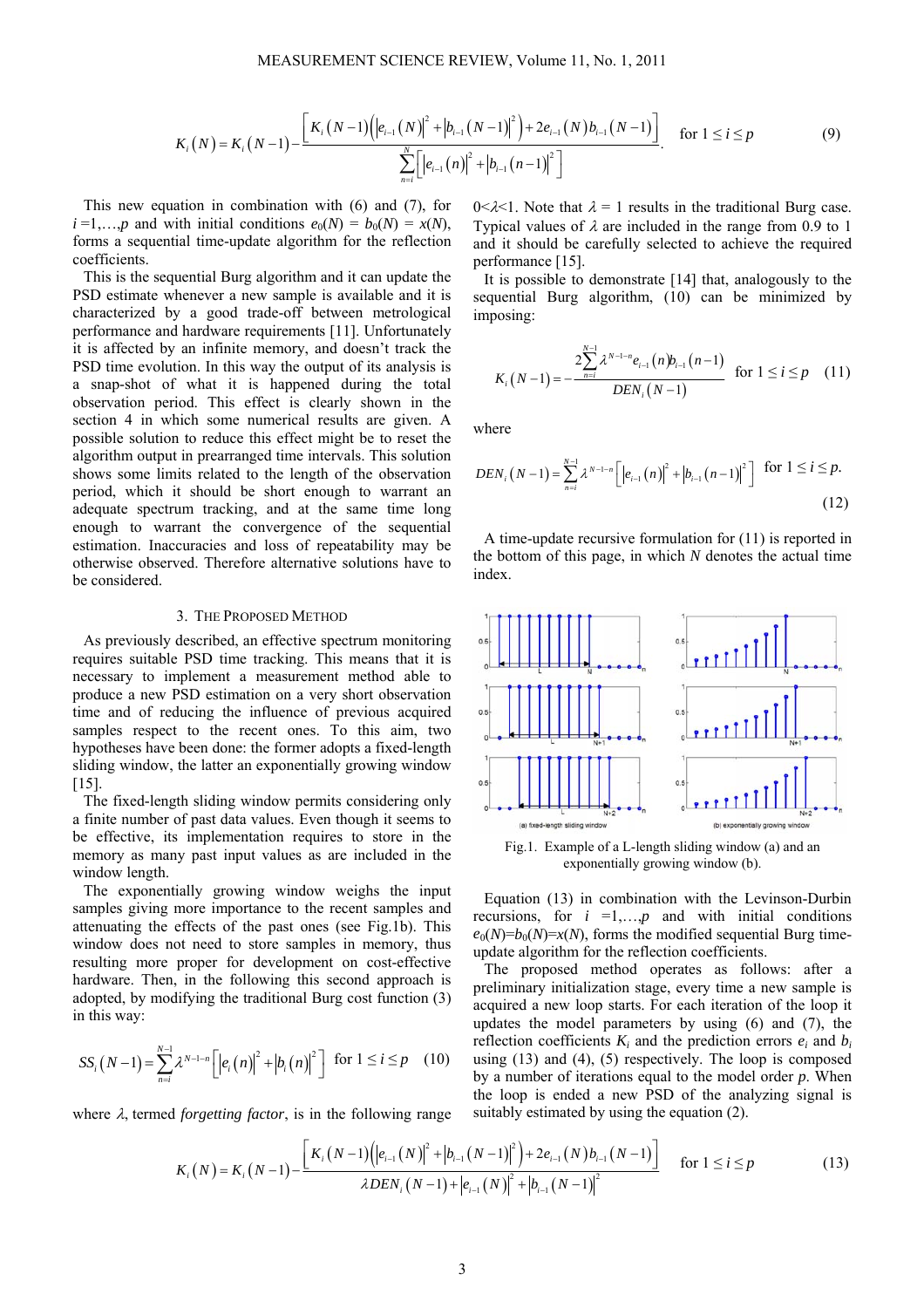For each acquired sample the proposed method requires 9*p* real multiplications and 7*p* real additions if only the reflection coefficients are updated with a consequent computational burden equal to 16*p* floating point operations (flops). If the estimates of the AR parameters have to be updated the application of the *Levinson-Durbin* recursions requires  $p^2$  real multiplications and  $p^2$  real additions, increasing the computational burden to  $2p^2+16p$  flops [10].

# 4. TUNING OF THE METHOD

As described in the previous section, the value of the forgetting factor  $\lambda$  has to be suitably selected. To choose the optimal value of  $\lambda$  a preliminary experimental test campaign performed in Matlab  $7^{\text{TM}}$  simulation environment has been performed. In particular, the proposed measurement method has been adopted to track a disturbing signal that changes its frequency characteristics during the observation period.



Fig.2. Frequency-time behaviour of the test signal.

To this aim, a special test signal characterized by the frequency behavior reported in Fig.2 has been designed, in order to emulate typical test cases that are possible to find in real applications. It is composed by a single frequency tone that for the first 20 μs is equal to 20 MHz, successively it hops at 21.7 MHz and starts a linear frequency sweep reaching 41.6 MHz in 120 μs. At the end it makes a large hop to 30 MHz, stabilizing on this value for the last 20 μs.

As for the measurement method, a sampling rate equal to 100 MS/s and a vertical resolution equal to 7 bit effective [10] have been considered. The spectrogram has been evaluated considering 4096 bins for each spectrum, obtaining a frequency resolution equal to 24 kHz.

Previous studies on Orthogonal frequency-division multiplexing (OFDM) signals (that can be view as sum of equally-spaced frequency tones) inside the frequency range of the considered test signal and sampled at 100 MS/s have suggested a model order *p* equal to 40 to be selected to provides a good PSD estimation [\[10\]](#page-6-9), [\[11\].](#page-7-0) The following figures of merit have been analyzed:

the settling time  $(t_{set})$ . It represents a convergence time and is evaluated as the mean time required to coerce the percentage frequency error (difference between the estimated and the imposed frequency divided by the imposed frequency, expressed in percentage) inside an area bounded by a threshold equal to  $\pm 1.5\%$ ;

- the mean convergence frequency error  $(\mu_{\text{ef}})$  defined as the mean frequency error evaluated after the settling time;
- (iii) the standard deviation of the convergence frequency error  $(\sigma_{\rm ef})$  defined as the standard deviation of the frequency error evaluated after the settling time.
- All the figures of merit are evaluated for different values of  $\lambda$  ranging in its typical interval, from 0.9 to 1, (see [15]).

As regard the figure of merit (i), it has been evaluated at three different interesting points:

1) at the start time (*tset,in*), in order to estimate the initial transient of the algorithm;

2) when the first frequency hop happens and the signal starts its frequency sweep (*tset,A*). This information is useful because it allows estimating how the proposed method reacts to a sharp frequency variation followed by a smooth one;

3) when the second hop happens and the signal frequency is settled at 30 MHz  $(t_{set,B})$ . With this analysis it is possible to estimate the method behavior after a very sharp frequency variation.

The measurement results related to the settling time analysis are reported in Table I. This figure of merit was not evaluated when  $\lambda = 1$  was involved because it is not able to track the signal frequency.

| <b>Forgetting</b> | <b>Settling time</b> |                  |                  |  |  |  |
|-------------------|----------------------|------------------|------------------|--|--|--|
| factors $\lambda$ | $t_{set,in}$ [ns]    | $t_{set,A}$ [µs] | $t_{set,B}$ [µS] |  |  |  |
| $\lambda = 0.999$ | 280                  | 19.38            | 1.05             |  |  |  |
| $\lambda$ = 0.998 | 280                  | 9.23             | 0.80             |  |  |  |
| $\lambda = 0.996$ | 280                  | 3.47             | 1.14             |  |  |  |
| $\lambda = 0.994$ | 280                  | 1.59             | 0.83             |  |  |  |
| $\lambda = 0.992$ | 280                  | 1.00             | 0.65             |  |  |  |
| $\lambda = 0.990$ | 280                  | 0.83             | 0.55             |  |  |  |
| $\lambda$ = 0.980 | 330                  | 51.29            | 0.28             |  |  |  |
| $\lambda = 0.960$ | 380                  | 98.89            | 14.65            |  |  |  |
| $\lambda$ = 0.940 | 11890                | 99.87            | 19.99            |  |  |  |
| $\lambda$ = 0.920 | 14980                | 100              | 20.00            |  |  |  |
| $\lambda = 0.900$ | 14990                | 100              | 19.99            |  |  |  |

Table I. Settling Time Versus Forgetting Factor.

From the analysis of the obtained measurement results it is possible to highlight that:

a)  $t_{set,in}$  is almost constant and it does not seem to be influenced by the forgetting factor,  $\lambda$ , in the interval 0.990-0.999. Outside this interval  $t_{set,in}$  starts noticeably to increase, reaching values near to 15 μs at  $\lambda$ =0.900;

b)  $t_{set,A}$  and  $t_{set,B}$  are influenced by the forgetting factor value, in particular the proposed method seems to reduce its convergence time when  $\lambda$  value decreases from 0.999 to 0.99. Outside this interval it possible to note a reversal;

c)  $t_{\text{set},B}$  values are ever lower than  $t_{\text{set},A}$  ones, demonstrating that the even though this situation is characterized by a high frequency hop, the final frequency remains constant, making easier its tracking by the proposed method;

d) values of  $\lambda$  lower than 0.940 show a  $t_{set,B}$  equal to 20  $\mu$ s, i.e. equal to duration of the 30 MHz-tone, demonstrating an insufficient ability to track the signal.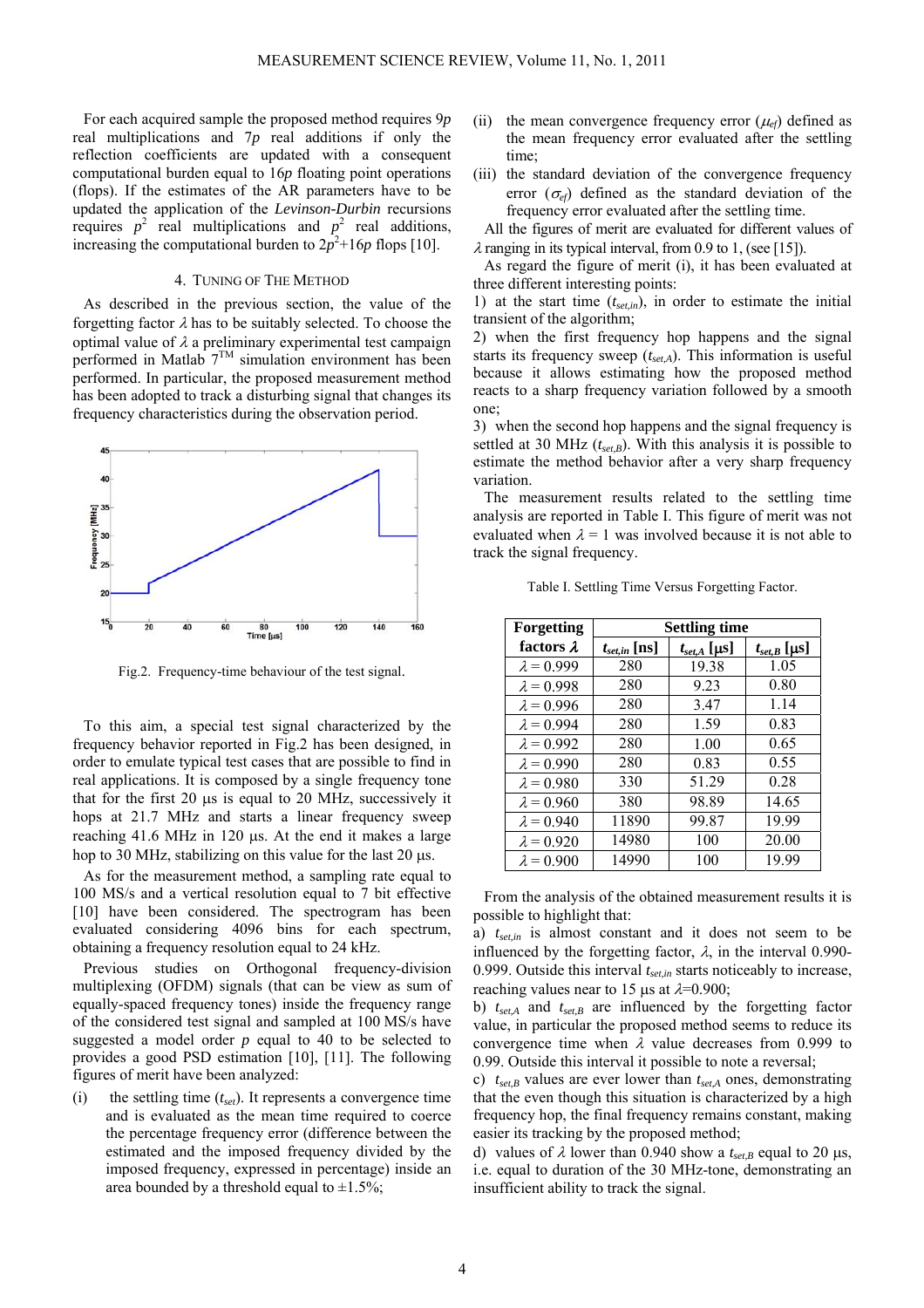Thanks to these consideration only the values of  $\lambda$ included in the interval 0.990-0.999 was considered in the subsequent stages of the work.

As regard the figure of merits (ii) and (iii), they have been evaluated in the following time intervals:

- 1)  $t_{set,in}$  < t < 20  $\mu$ s, in order to estimate the frequency tracking performance of the proposed method after the starting transient and in presence of a single tone;
- 2)  $t_{set,A}$  <t <140 µs. This analysis allows evaluating the measurement performance in presence of a swept-frequency tone, after a short transient caused by a little frequency hop;
- 3)  $t>t_{set,B}$ , allows analyzing the method performance in presence of a single tone after a deep frequency hop.

Table II. Measurement Performance at Steady-State. Mean Convergence Frequency Error and Standard Deviation of the Convergence Frequency Error Versus Forgetting Factor.

| Forgetting<br>factors $\lambda$ | $t_{set,in}$ < t < 20 µs |                   | $t_{set, A}$ <t <140="" th="" µs<=""><th></th><th colspan="2"><math>t &gt; t_{set,B}</math></th></t> |                   | $t > t_{set,B}$ |                   |
|---------------------------------|--------------------------|-------------------|------------------------------------------------------------------------------------------------------|-------------------|-----------------|-------------------|
|                                 | $\mu_{\rm ef}$           | $\sigma_{\!e\!f}$ | $\mu_{\rm ef}$                                                                                       | $\sigma_{\!e\!f}$ | $\mu_{\rm ef}$  | $\sigma_{\!e\!f}$ |
|                                 | [kHz]                    |                   | [kHz]                                                                                                |                   | [kHz]           |                   |
| $\lambda$ = 0.999               | 26                       | 46                | $-95$                                                                                                | 40                | 22              | 12                |
| $\lambda$ = 0.998               | 27                       | 47                | -74                                                                                                  | 81                | 18              | 13                |
| $\lambda$ = 0.996               | 21                       | 51                | $-73$                                                                                                | 96                | 23              | 23                |
| $\lambda = 0.994$               | 20                       | 57                | -77                                                                                                  | 93                | 27              | 34                |
| $\lambda = 0.992$               | 25                       | 68                | -61                                                                                                  | 92                | 21              | 44                |
| $\lambda$ = 0.990               | 66                       | 77                | -72                                                                                                  | 84                | 36              | 58                |

From the analysis of the measurement results, reported in Table II, the following considerations can be drawn:

- a) the mean frequency error obtained when the analyzing signal is a single tone at a fixed frequency is ever lower than 66 kHz, that corresponds to 0.33%;
- b) the mean frequency error experienced during the linear frequency sweep is ever higher than one evaluated when a simple tone is applied;
- c) the experimental standard deviation ( $\sigma_{ef}$ ) seems to be influenced in inverse proportion by  $\lambda$ , it is important to consider that the frequency resolution of the analysis is 24 kHz;
- d) a value of  $\lambda$  inside the range 0.992-0.998 seems to grant a good trade-off between measurement accuracy and convergence time.

In Fig.3, as an example, the obtained spectrograms for three values  $\lambda$  are reported. In particular the values considered in Figure 3 are  $\lambda = 1.000$  (absence of forgetting)  $\lambda = 0.996$  and  $\lambda = 0.900$ . The information related to the amplitude of the PSD is coded by the color and the measurement unit is dBm.

From the analysis of these results the following consideration can be drawn:

- a) all the measures are characterized by a good signal to noise ratio (SNR);
- b) measurement results, obtained when  $\lambda = 1$  is involved, are affected by the memory effect that does not allow a good frequency tracking;
- c) a value of  $\lambda$  equal 0.900 seems to be not adequate for this analysis, showing an instability in frequency

tracking performance;

d) an intermediate value of  $\lambda$  equal to 0.996 seems to present negligible memory effects and a good frequency tracking performance.



Fig.3. The obtained spectrograms, evaluated considering three values of λ.

## 5. PERFORMANCE ASSESSMENT

To verify the measurement method performance further tests have been carried out on a frequency hopping signal. This class of signals has been selected as test set since can be considered as the worst case operating of the measurement method due to frequent and rapid variations that characterize these signals. In the author opinion they operate as step signals do in the characterization of a dynamic system where they highlight time responses and metrological characteristics.

More in detail, the test signal has been designed to evaluate the method performance when the analyzing signal perform a very large hop followed by a very short one. In fact it is composed by a single frequency tone that for the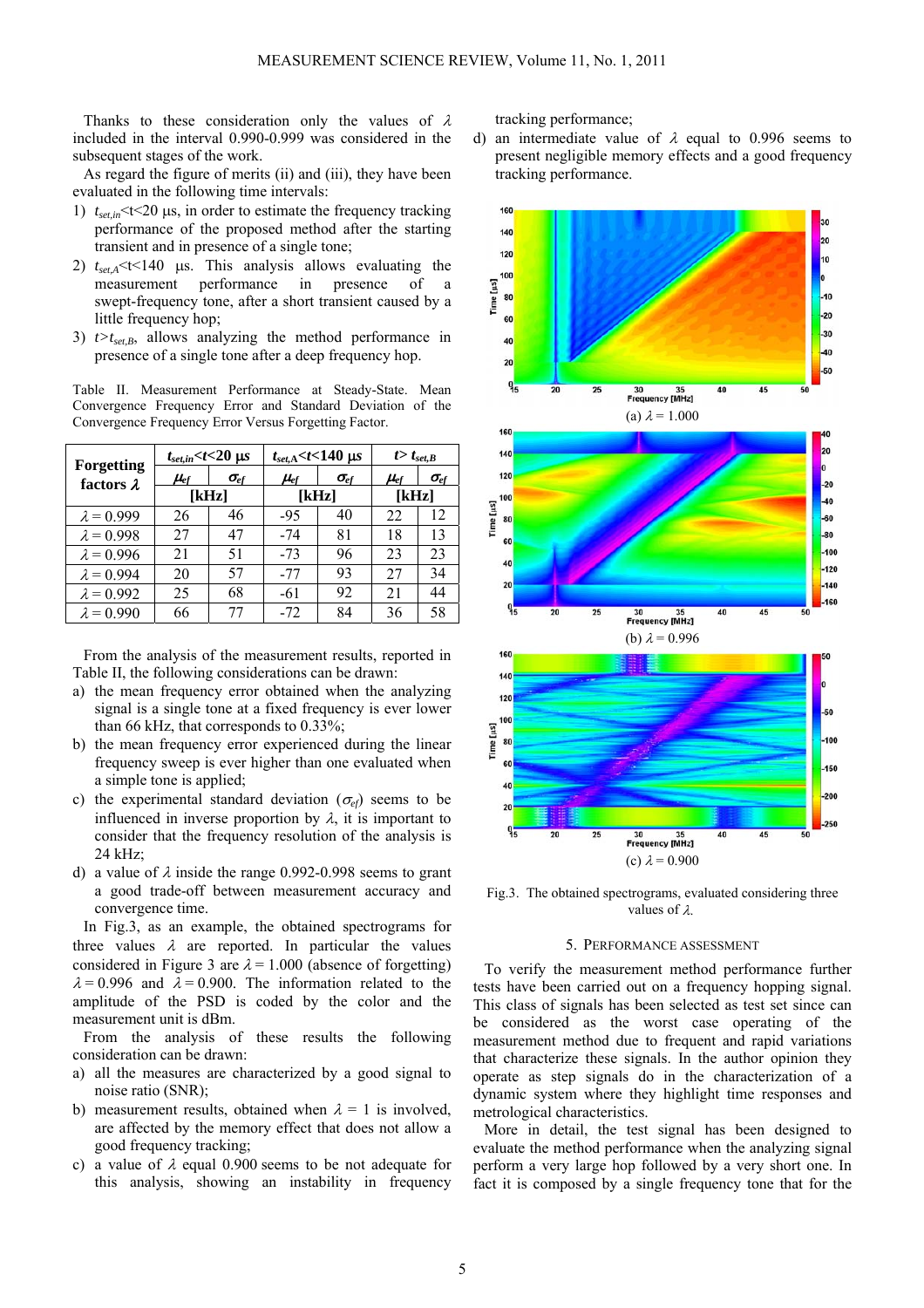first 40 μs is equal to 10 MHz, successively it makes a large hop to 20 MHz and remains stable at this frequency for 40 μs. Afterwards it hops at 15 MHz and after 40 μs it makes a new small hop at 16 MHz stabilizing on this value for the last 40 μs.

As for the measurement method, the same test conditions and figures of merit illustrated in the previous section have been taken into account. As in the previous section the figures of merit have been evaluated at the start time  $(t_{set in})$ and after each hop  $(t_{set,A}, t_{set,B}$  and  $t_{set,C}$ , considering different values of  $\lambda$  ranging from 0.99 to 0.999.

| <b>Forgetting</b> | <b>Settling time</b> |                         |                  |                         |  |  |
|-------------------|----------------------|-------------------------|------------------|-------------------------|--|--|
| factors $\lambda$ | $t_{set,in}$ [ns]    | $t_{\text{set,A}}$ [µs] | $t_{set,B}$ [µs] | $t_{\text{set},C}$ [µs] |  |  |
| $\lambda = 0.999$ | 710                  | N/A                     | N/A              | N/A                     |  |  |
| $\lambda = 0.998$ | 710                  | 8.87                    | 21.56            | 9.26                    |  |  |
| $\lambda = 0.996$ | 760                  | 1.51                    | 3.87             | 5.51                    |  |  |
| $\lambda = 0.994$ | 860                  | 0.93                    | 1.13             | 1.56                    |  |  |
| $\lambda$ = 0.992 | 39970                | 0.73                    | 0.95             | 1.22                    |  |  |
| $\lambda$ = 0.990 | 37770                | 0.60                    | 3.06             | 1.00                    |  |  |

The measurement results related to the settling time analysis are reported in Table III. From its analysis it is possible to highlight that:

a) a value of  $\lambda$  equal to 0.999 is not suitable to the analysis because it cannot mitigate the memory effect of the sequential Burg method and as a consequence it continues estimating the initial tone at 10 MHz even if it is not present, causing a frequency error ever greater than 1.5% during the second, the third and the fourth hop;

b) as experienced in the previous section  $t_{set,A}$ ,  $t_{set,B}$  and  $t_{set,C}$ are influenced by the forgetting factor value, in particular the proposed method seems to reduce its convergence time when  $\lambda$  value decreases from 0.999 to 0.99.

As regard mean convergence frequency error  $(\mu_{\text{ef}})$  and the standard deviation of the convergence frequency error  $(\sigma_{ef})$ , they have been evaluated in the time interval elapsed from the end of the settling time and the instant strictly before the

following considerations can be drawn: Fig.4. The obtained spectrograms, evaluated considering three

- a) the mean frequency error obtained when the analyzing values of  $\lambda$ . signal is a single tone at a fixed frequency is ever lower than 72 kHz, very similar to that experienced in the previous section; From the analysis of these results the following
- b) the experimental standard deviation ( $\sigma_{ef}$ ) seems to be consideration can be drawn: influenced in inverse proportion by  $\lambda$ , it is important to consider that the frequency resolution of the analysis is 24 kHz;
- c) as experienced in the previous section, a value of  $\lambda$ inside the range 0.992-0.998 seems to grant a good trade-off between measurement accuracy and convergence time.

In Fig.4, as an example, the obtained spectrograms for three values  $\lambda$  are reported. In particular the values considered are  $\lambda = 0.999$ ,  $\lambda = 0.996$  and  $\lambda = 0.900$ . The information related to the amplitude of the PSD is coded by the color and the measurement unit is dBm.







- a) all the measures are characterized by a good signal to noise ratio (SNR);
- b) measurement results, obtained when  $\lambda = 0.999$  is involved, are affected by the memory effect that does not allow a good frequency tracking;
- c) a value of  $\lambda$  equal 0.99 even if it is less affected by memory, it seem to be not adequate for this analysis, showing an instability in frequency tracking performance;
- d) an intermediate value of  $\lambda$  equal to 0.996 seems to present negligible memory effects and a good frequency tracking performance.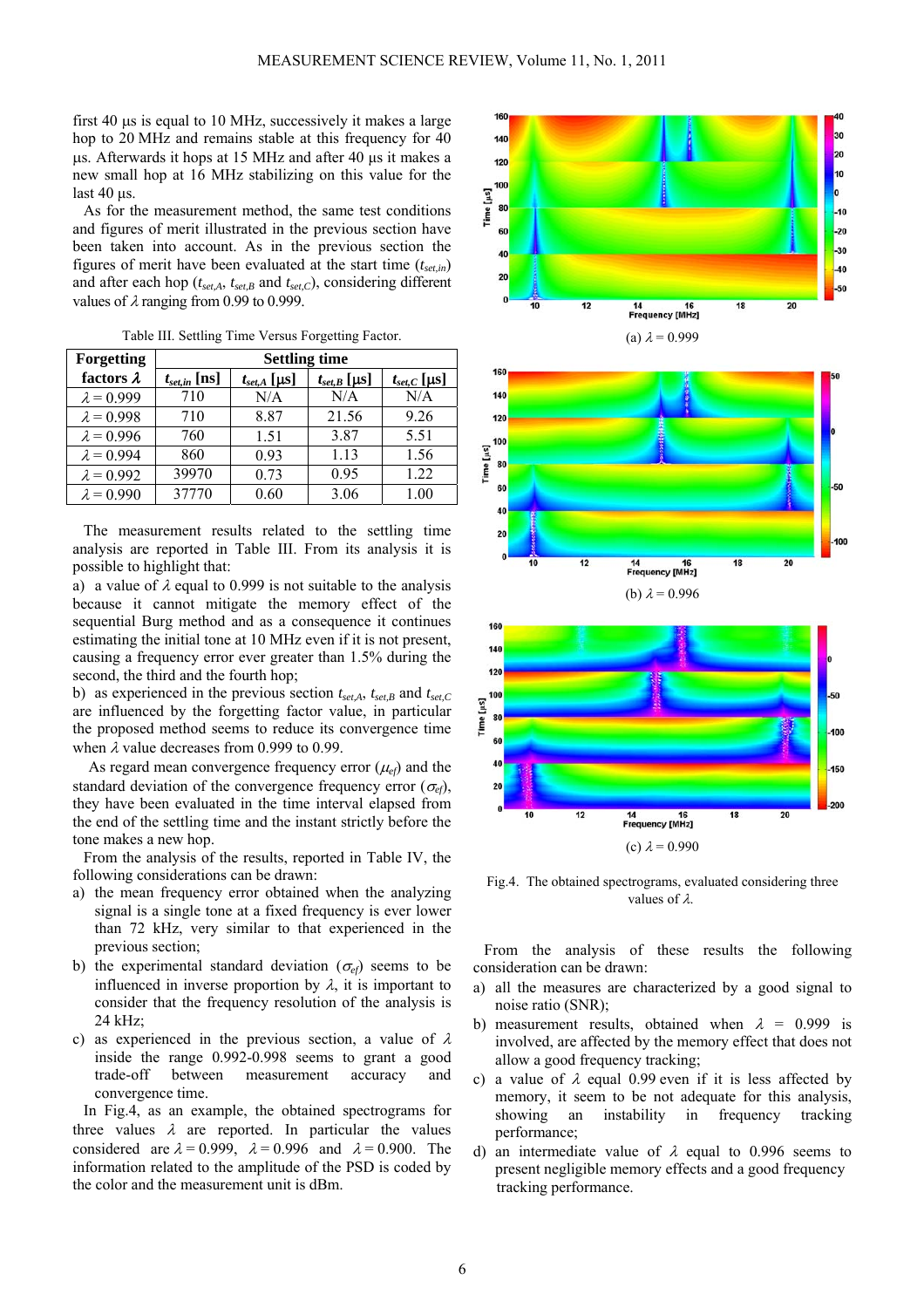| Forgetting        | $t_{set,in}$ < t < 40 $\mu$ s |                   | $t_{set,A}$ < t < 80 $\mu$ s |                   | $t_{\text{set,B}} < t < 120 \text{ }\mu\text{s}$ |                   | $t > t_{set,C}$ |                   |
|-------------------|-------------------------------|-------------------|------------------------------|-------------------|--------------------------------------------------|-------------------|-----------------|-------------------|
| factors $\lambda$ | $\mu_{\rm ef}$                | $\sigma_{\!e\!f}$ | $\mu_{\rm ef}$               | $\sigma_{\!e\!f}$ | $\mu_{\rm ef}$                                   | $\sigma_{\!e\!f}$ | $\mu_{\rm ef}$  | $\sigma_{\!e\!f}$ |
|                   | [kHz]                         |                   | [kHz]                        |                   | [kHz]                                            |                   | [kHz]           |                   |
| $\lambda$ = 0.999 | 25                            | 16                | N/A                          | N/A               | N/A                                              | N/A               | N/A             | N/A               |
| $\lambda$ = 0.998 | 25                            | 17                | 29                           | 12                | 24                                               | 12                | 26              | 12                |
| $\lambda$ = 0.996 | 22                            | 30                | 23                           | 22                | 17                                               | 25                | 17              | 23                |
| $\lambda$ = 0.994 | 19                            | 38                | 20                           | 35                | 46                                               | 35                | 16              | 35                |
| $\lambda$ = 0.992 | $-72$                         | 78                | 32                           | 51                | 14                                               | 48                | 13              | 47                |
| $\lambda = 0.990$ | $-3.5$                        | 46                | 27                           | 62                | $-9.5$                                           | 55                | 5.6             | 54                |

Table IV. Measurement Performance at Steady-State. Mean Convergence Frequency Error and Standard Deviation of the Convergence Frequency Error Versus Forgetting Factor.

## 6. CONCLUSIONS

<span id="page-6-0"></span>An innovative digital processing method for spectrum management and monitoring has been designed. It is based on a modified version of the sequential Burg algorithm in order to mitigate its memory effects and giving the ability to track the frequency variation of the analyzing signal during the observation period.

<span id="page-6-4"></span><span id="page-6-3"></span><span id="page-6-2"></span><span id="page-6-1"></span>In particular the Burg cost function has been modified by using an exponentially growing window with the aim of weighing the input samples giving more importance to the recent samples and attenuating the effects of the past ones. This solution avoids the need to store samples in the memory. This feature makes it a suitable candidate to be implemented on a cost-effective digital signal processing platform (DSP-based or FPGA-based). A preliminary characterization campaign has been designed to analyze the tracking capabilities and the measurement accuracies of the method. To this aim a test signal, characterized by a single tone that makes a little frequency hop and after that starts a linear sweep and then it carries out a deep frequency hop stopping at a fixed frequency, has been considered. This choice allows simulating some conditions that are common in practice, especially in spectrum monitoring activities. In particular, a good settling time, not influenced by  $\lambda$ , has been experienced when a single frequency tone is tracked. Excellent convergence time has been evaluated when the method tracks a signal that after a little hop start a linear frequency sweep or when the signal makes a deep frequency hop and then stop its frequency variations. Small mean frequency error, ever lower than 0.33% when the test signal is characterized by a single frequency tone, has been evaluated.

<span id="page-6-9"></span><span id="page-6-8"></span><span id="page-6-7"></span><span id="page-6-6"></span><span id="page-6-5"></span>The performance assessment carried out on a different signal (characterized by several frequency hops) has confirmed that the proposed method shows a good trade-off between the measurement accuracy and the convergence time when  $\lambda$  falls in the range 0.992÷0.998. Future activities will be addressed to implement the proposed method on a cost effective hardware platform and to make a comparison with competitor measurement instruments available on the market.

# **REFERENCES**

- [1] Textronix Inc. (2007). *Application Note "Advanced Spectrum Management with the RSA6100A Series Real-Time Spectrum Analyzer".* Retrieved March 4, 2008, from Tektronix web site http://www.tek.com.
- [2] Textronix Inc. (2007). *Application Note "RF Signal Monitoring and Spectrum Management Using the Tektronix RSA3000B Series Real-Time Spectrum Analyzer".* Retrieved March 4, 2008, from Tektronix web site http://www.tek.com.
- [3] Luther, W.A. (2003). Spectrum management in the global village. In *IEEE International Symposium on Electromagnetic Compatibility 2003, Vol. 2,* 11-16 May 2003. Istanbul, Turkey, 701-704.
- [4] Tektronix Inc. (2006). *RSA3408A 8 GHz Real-Time Spectrum Analyzer User Manual.* Beaverton, OR: Tektronix Inc.
- [5] Erickson, D. (2007). Improving spectrum masurement and monitoring in commercial wireless applications. *Agilent Meas. J.,* 2, 14-19. Retrieved May 30, 2007, from Agilent Technologies web site http://www.agilent.com.
- [6] Agilent Technologies Inc. (2009). *Datasheet Agilent W1314A Multi-band Wireless Measurement Receiver*. Retrieved April 30, 2009, from Agilent Technologies web site [http://www.agilent.com.](http://www.agilent.com/)
- [7] TCI International Inc. (2007)*. Datasheet TCI Model 745 spectrum monitoring system*. Retrieved July 17, 2008, from TCI International web site http://www.tcibr.com.
- [8] Marple, L. (1987). *Digital Spectral Analysis with Applications*. Englewood Cliffs, NJ, USA: Prentice-Hall.
- [9] Angrisani, L., Capriglione, D., Ferrigno, L., Miele, G. (2008). Power measurements in DVB–T systems: New proposal for enhancing reliability and repeatability. *IEEE Trans. Instrum. Meas*., 57 (10), 2108–2117.
- [10] Angrisani, L., Capriglione, D., Ferrigno, L., Miele, G. (2008). Sequential parametric spectral estimation for power measurements in DVB-T systems. In *IEEE Instrumentation and Measurement Technology Conference*, 12-15 May 2008. Victoria, BC, Canada, 314-319.